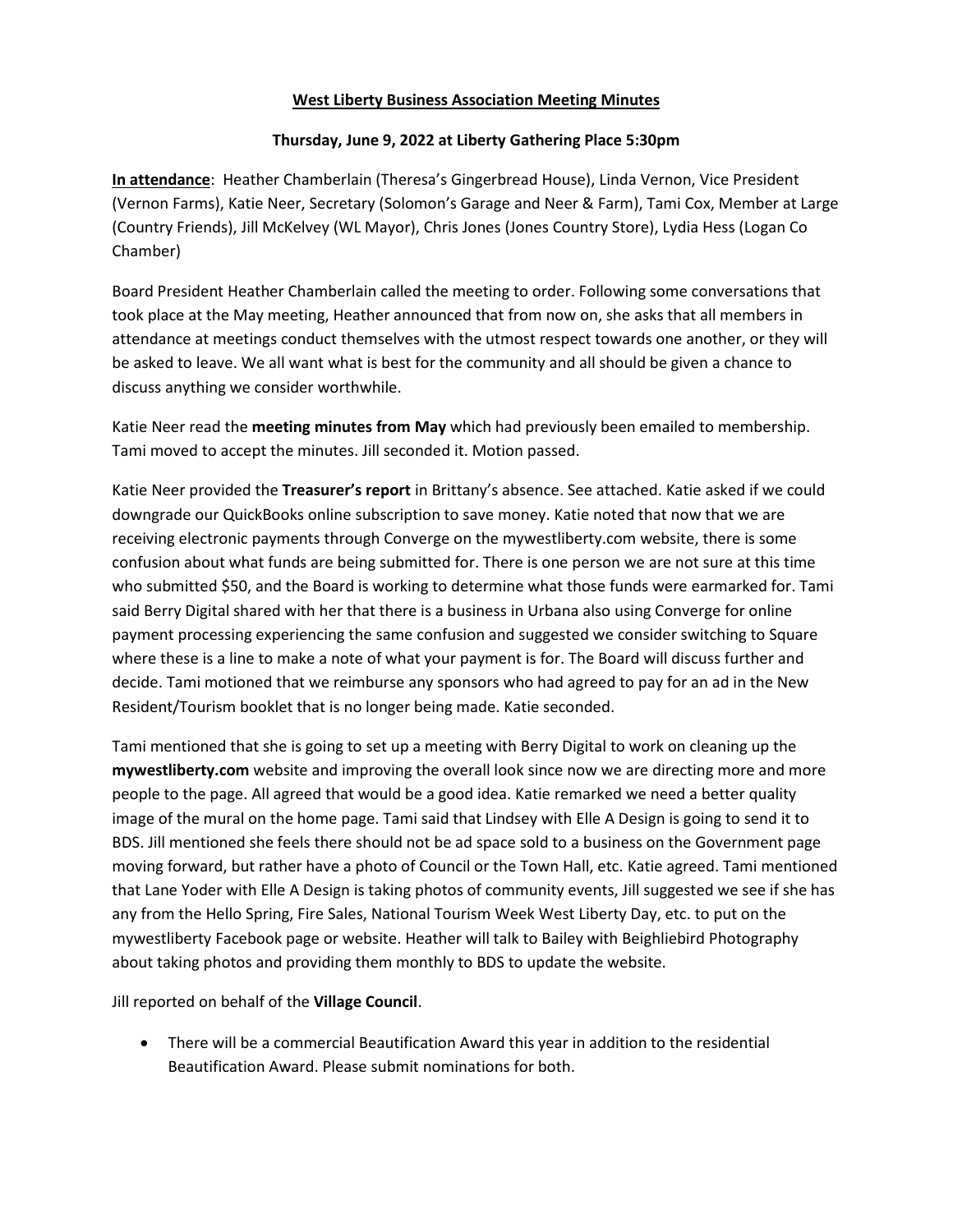- Jill reported that the calendars have been designed and shared a copy of them. They will be for sale starting in August for \$10 each. They will also have West Liberty merch for sale around that time as well.
- Jill urged everyone to vote in the August 2 election for a representative and reminded us of the critical importance of local elections.
- July Business of the Month will be announced soon, and the August Business of the Month vote will go out soon.
- Jill announced that the village is doing more veterans memorial flags, and they will be place on the west side of town – contact the Village office to have one made. Volunteers are critically needed to help hang these flags.
- Jill invited everyone to attend the What's Next? Meeting at the Opera House June 15 at 6pm, and the utilities meeting at Green Hills June 16.

The Events committee reported on the upcoming events.

**Summer Street Market and Car Show June 25 from 10am-8pm** - This is the same day as a big ball tournament, the Lion's Club pancake breakfast, fish fry and the Village fireworks display all at Lion's Park.

- Katie confirmed that NOVA entertainment will provide music from 11-3 at the Town Hall.
- Tami announced she just got a band, JR Hunter & Crossfire. They will play from 4-8.
- There will be food trucks including Wilson Rollin Schmoke and kettle corn.
- Katie stated that 7 vendors have registered so far for the street market. Tami is considering setting up with items from her store and encourages other stores to do the same. Katie said if other store owners don't' want to set up on E Columbus, at least have sidewalk sales that day.
- Katie said all stores should extend hours that day as the idea of having this event is to generate excitement and provide something for those in town for ball tournament and fireworks something else to do and the opportunity to support our local businesses.
- Katie and the staff at Solomon's Garage are working diligently on the car show. The mechanics at Solomon's will serve as judges for the show. There will be  $1<sup>st</sup>$ ,  $2<sup>nd</sup>$  and  $3<sup>rd</sup>$  place Best of Show trophies awarded for each division – car, motorcycle, and midget racecars.
- Applications to set up as a street market vendor, food truck or to register in the car show are available right on the home page of mywestliberty.com or at Solomon's Garage.
- Flyers have been distributed this week by Solomon's Garage staff and more are available at Solomon's.
- Water bottles will be sold as a fundraiser at the Town Hall that day and reusable West Liberty tote bags with coupons and other giveaways will be handed out. Any businesses with items to add to the bags should drop off to Country Friends by Tues June 21 (open Tues thru Sat 10-5). Ohio Caverns is providing tickets for children in the bag and the Logan Co Chamber has provided several promotional items.
- Katie said Solomon's Garage staff will bring two picnic tables from their property that are on loan from lion's Club to the side of Sweetie Pie's prior to the event.
- Malia Hughes with Fathom Realty was confirmed as a sponsor.